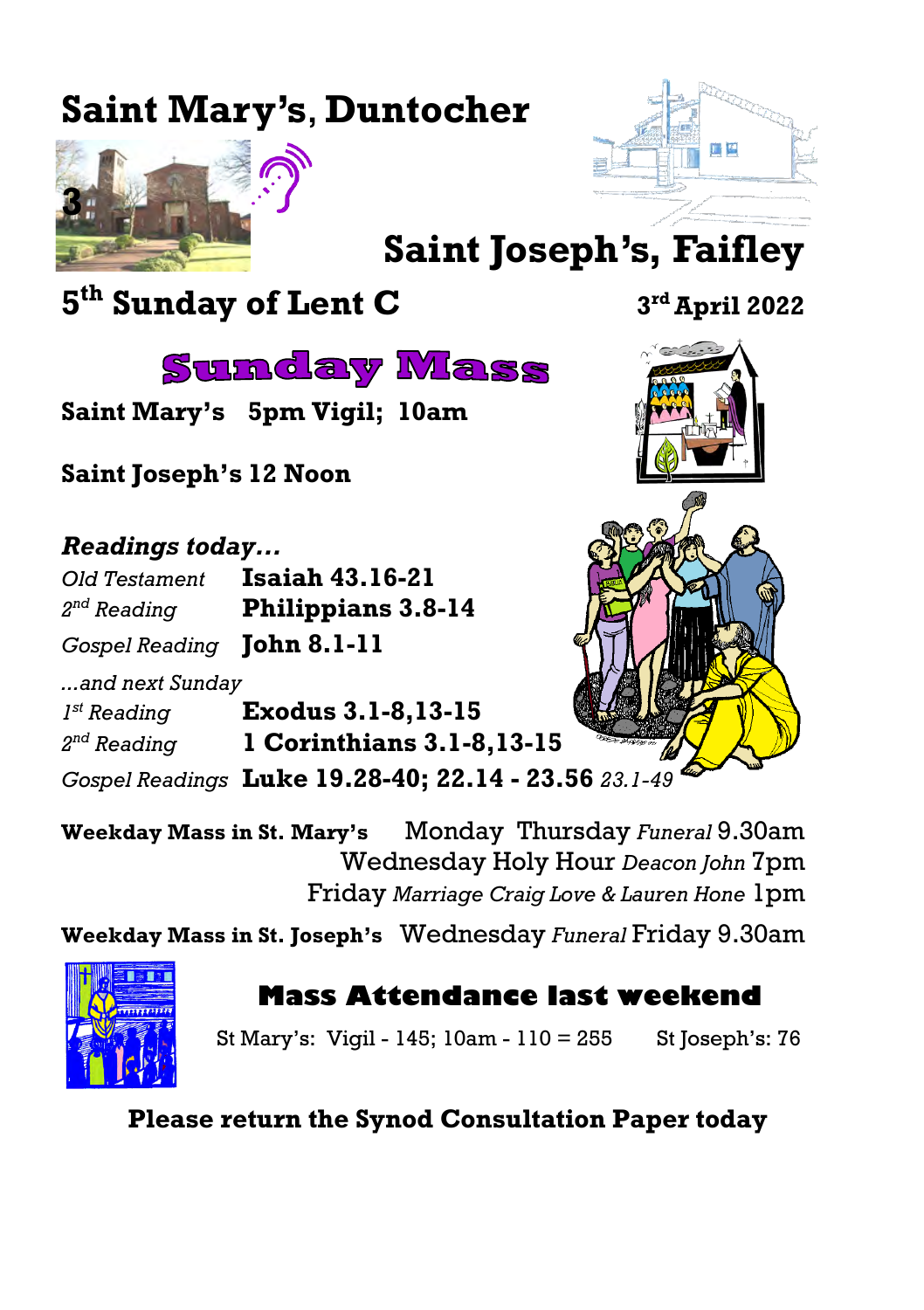

# Holp Week



**Confessions in Saint Mary's**

Monday, Tuesday: in St. Mary's 6-6.45pm

### **Monday - Wednesday 11th - 13th April**

Morning Mass (Mon: St. Mary's; Wed St. Joseph's) 9.30am Monday Evening **Holy Hour** *Fr. Paul* 7pm Tuesday Evening **Mass St. Mary's 7pm** Wednesday Evening Healing Service *Deacon John* 7pm



| Morning Prayer            | 9.30am |  |
|---------------------------|--------|--|
| Mass of the Lord's Supper | 7pm    |  |
| Night Prayer              | 9pm    |  |

#### **Good Friday 15th April**

Morning Prayer St. Mary's 9.30 am Liturgy of the Lord's Passion St. Joseph's Noon Liturgy of the Lord's Passion St. Mary's 3pm Stations of the Cross St. Mary's *Deacon John* 7pm

**Holy Saturday 16th April in St. Mary's** Morning Prayer 9.30 am Easter Vigil *NO MASS AT 5PM* 8.30 pm **Easter Sunday 17th April Mass St. Mary's 10am St. Joseph's Noon Easter Monday** Mass in St. Joseph's Noon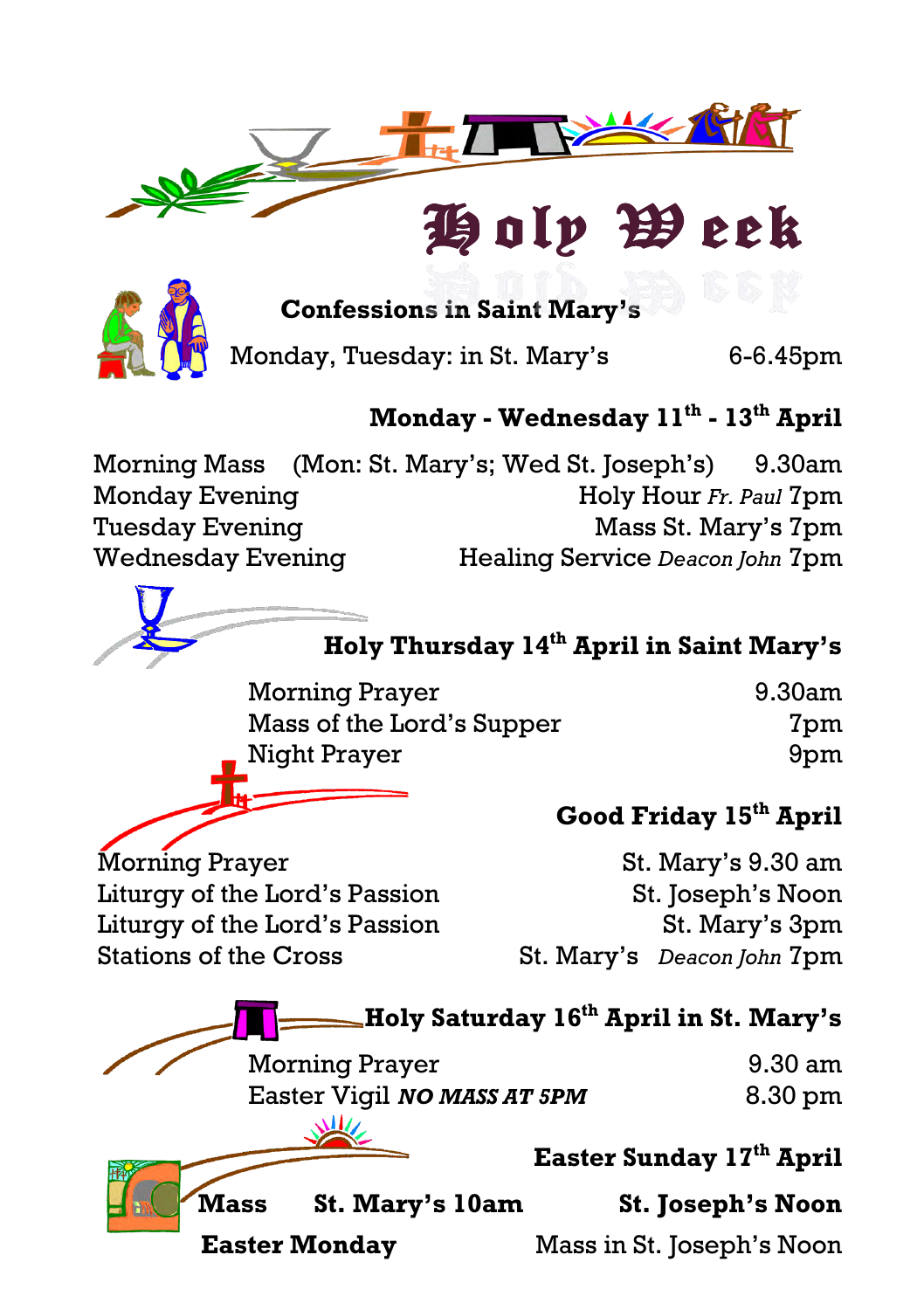| <b>Thank You</b>                                 | <b>£ The Bottom Line £</b>                                                                                                                                                                                                                                        |                 |                   |              |              |  |  |  |
|--------------------------------------------------|-------------------------------------------------------------------------------------------------------------------------------------------------------------------------------------------------------------------------------------------------------------------|-----------------|-------------------|--------------|--------------|--|--|--|
| for your ongoing                                 | Thank you for your generosity                                                                                                                                                                                                                                     |                 |                   |              |              |  |  |  |
| support                                          | <b>St Mary</b>                                                                                                                                                                                                                                                    | <b>Gift Aid</b> | <b>Collection</b> | <b>SCIAF</b> | <b>Total</b> |  |  |  |
|                                                  | lst                                                                                                                                                                                                                                                               | £10             | £753              | £O           | £763         |  |  |  |
|                                                  | $2nd*$                                                                                                                                                                                                                                                            | £O              | £O                | £2369        | £2369        |  |  |  |
|                                                  | <b>St Joseph</b>                                                                                                                                                                                                                                                  | £О              | £323              | £598         | £O           |  |  |  |
| Donations &                                      | To support us and reduce cash handling by our volunteers, you can<br>pay through your bank to:                                                                                                                                                                    |                 |                   |              |              |  |  |  |
| intentions<br>through the door<br>need a note to | Royal Bank of Scotland Sort Code for all<br>831710<br>St Mary's Parish Account<br>00253583<br>St Mary's Building Fund  Account<br>00254571<br>St Joseph's Parish  Account<br>00253591<br><b>Second Collections</b><br><b>Today &amp; Next Sunday: Lenten Alms</b> |                 |                   |              |              |  |  |  |
| tell us what they<br>are for.                    |                                                                                                                                                                                                                                                                   |                 |                   |              |              |  |  |  |

#### **COVID**

If you test positive for Covid-19, stay at home, and follow government guidelines. From Monday, there is no longer a legal requirement to wear facemasks in Church. Votive candles can now be lit. Please be careful lighting them.

#### **Come to me and I will give you rest**

Deacon John will lead a Holy Hour with Eucharistic Adoration, Music and Reflection on Wednesday at 7pm in St. Mary's

#### **Sincere thanks**

to all those who helped and contributed to the SCIAF appeal for Ukraine

#### **Readers for the Easter Triduum**

are required for Holy Thursday and Holy Saturday evenings. Please speak to Fr. Paul if you can help.